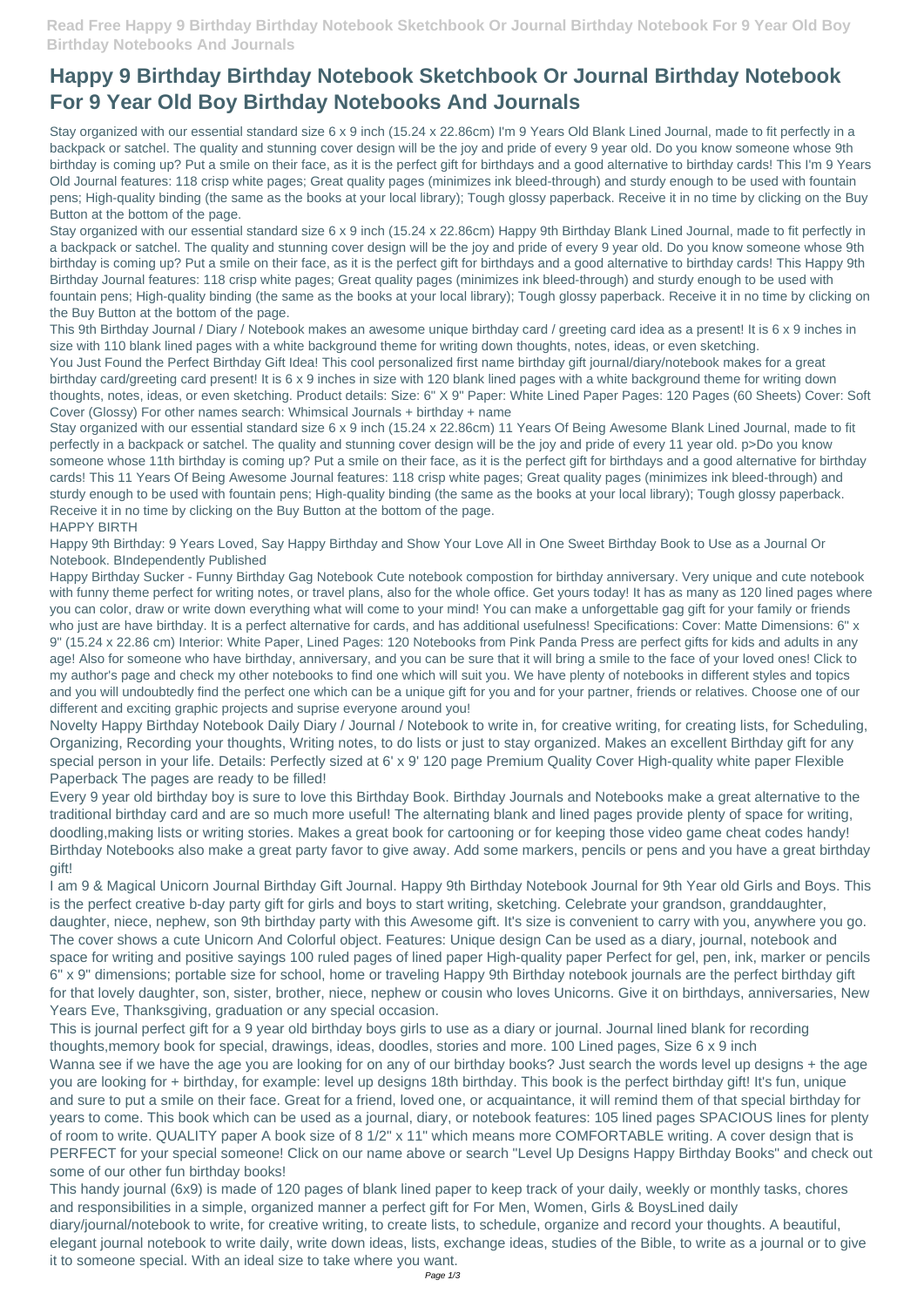## **Read Free Happy 9 Birthday Birthday Notebook Sketchbook Or Journal Birthday Notebook For 9 Year Old Boy Birthday Notebooks And Journals**

Awesome Legend Was Born In August 2012 - 9th Birthday Notebook Features : Superior Quality Notebook, Made of High Quality Material Custom and Unique Design Notebook Printed in the USA. This Birthday Notebook Can Be Used As an Amazing Birthday Gift Idea for Everyone to Remember. Cute And Happy Birthday Present Sure To Please Every Boy Interesting Gift for a Cool Bday Party. Perfect 9th Birthday Present for grandson, son Turning 9. Great and unique 9th birthday present idea for any person in your life. Best and Practical Alternative to a Card Satisfaction Guaranteed! All Our Notebooks Come with a No Questions Asked ! We Are Confident That You Will LOVE Our Awesome Notebook This NoteBook Contains: 100 Pages / high-quality lined paper pages Size - 6" x 9" ( 15cm x 23cm ) Each page has 24 lines, plus date line Matte Laminated Cover

This cute 9th Birthday Gift Journal / Diary / Notebook makes for a great birthday card / greeting card present! It is 6 x 9 inches in size with 110 blank lined pages with a white background theme for writing down thoughts, notes, ideas, or even sketching. Are you looking for a beautiful gift for someone who likes to journal? This is a beautiful blank, lined notebook that makes a perfect gift any 9 year old girl or boy, son or daughter. It's affordable and it makes a great substitution for a card and present. Other features of this notebook include: 110 pages 6x9 inches Excellent and thick binding Durable white paper Sleek, matte-finished cover for a professional look This diary is a convenient and perfect size to carry anywhere for writing, journaling and note taking. If you would like an unlined journal, please take a look at our other products. Wanna see if we have the age you are looking for on any of our birthday books? Just search the words level up designs + the age you are looking for + birthday, for example: level up designs 18th birthday. This book is the perfect birthday gift! It's fun, unique and sure to put a smile on their face. Great for a friend, loved one, or acquaintance, it will remind them of that special birthday for years to come. This book which can be used as a journal, diary, or notebook features: 105 lined pages SPACIOUS lines for plenty of room to write. QUALITY paper A book size of 8 1/2" x 11" which means more COMFORTABLE writing. A cover design that is PERFECT for your special someone! Click on our name above or search Level Up Designs books and check out some of our other fun birthday books!

Do you know someone who is 9 or about to turn 9 ? This blank lined journal makes for a perfect gift for friends and family, male or female. Other features of this notebook include: 110 pages 6x9 inches Excellent and thick binding Durable white paper Sleek, matte-finished cover for a professional look This book is convenient and the perfect size to carry anywhere for writing, journaling and note taking.

Stay organized with our essential standard size 6 x 9 inch (15.24 x 22.86cm) 9 Years Of Being Awesome Blank Lined Journal, made to fit perfectly in a backpack or satchel. The quality and stunning cover design will be the joy and pride of every 9 year old. Do you know someone whose 9th birthday is coming up? Put a smile on their face, as it is the perfect gift for birthdays and a good alternative to birthday cards! This 9 Years Of Being Awesome Journal features: 118 crisp white pages; Great quality pages (minimizes ink bleed-through) and sturdy enough to be used with fountain pens; Highquality binding (the same as the books at your local library); Tough glossy paperback. Receive it in no time by clicking on the Buy Button at the bottom of the page.

This Journal is perfect birthday gift Show a special person how much you love and care for their birthday.with this cute and Funny notebook or journal with quoteWide Lined notebooks Is Designed To Include All Of The Following: Custom Smaller 8.5"x11" Size, Perfect For Christmas Stockings!High-Quality & Durable Glossy Cover With Unique GraphicsCover Design.Filled with 100 writing pages of lined paper! Soft matte with blackboard Wide Lined notebooks Can Be An Ideal Gift For Any Occasion! Such As: Birthday GiftsDiary GiftsActivities and Hobbies Gifts Wanna see if we have the age you are looking for on any of our birthday books? Just search the words black river art + the age you are looking for + birthday, for example: black river art + 6th birthday. This book which can be used as a journal, diary, daily planner, or notebook features: Undated pages so you can have the ability to set it up in whatever way you like. No more wasted predated pages. 105 lined pages to do with what you want. Spacious lines to give you plenty of room to write. None of those little boxes and squished lines that you will never use. Quality 60# paper A larger book size measuring 8 1/2" x 11" which is perfect for your desktop, backpack or briefcase. A beautiful, professionally designed, cover to let you express your individuality. And most of all, the FREEDOM to use your book the way you want to, not the way someone else thinks you should. Click on our name above or the "More About the Author" section below and check out some of the other books by Black River Art such as: Personalized Books for All Ages Journals, Notebooks and Diaries Blank Comic Books Large Print Address Books Primary Writing Tablets Kids Coloring Books Password Organizers and more

Stay organized with our essential standard size 6 x 9 inch (15.24 x 22.86cm) Nine Whole Years Of being Awesome Blank

Lined Journal, made to fit perfectly in a backpack or satchel. The quality and stunning cover design will be the joy and pride of every 9 year old. Do you know someone whose 9th birthday is coming up? Put a smile on their face, as it is the perfect gift for birthdays and a good alternative for birthday cards! This Nine Whole Years Of Being Awesome Journal features: 118 crisp white pages; Great quality pages (minimizes ink bleed-through) and sturdy enough to be used with fountain pens; High-quality binding (the same as the books at your local library); Tough glossy paperback. Receive it in no time by clicking on the Buy Button at the bottom of the page.

Are you Looking For a perfect Birthday Gift? No worries. You are in the right place. this notebook is the perfect gift idea for his/her birthday. he/she will love the funny birthday quote on the cover and it will definitely make him/her smile. So what are you waiting for? grab this notebook and be ready to see that big smile. this notebook is ideal for recording goals, feelings, insights, and quotes that you love Notebook Specification: Interior & paper type: Black & white interior with cream paper Bleed Settings: No Bleed Paperback cover finish: Glossy Trim Size: 6 x 9 inch Page Count: 110 Scroll Up And Click the Buy Now Button! Ps: don't forget to tell him/her happy birthday !!! This notebook also available 5st birthday to 90th birthday clicking the Author's/Publisher's name under the title and find your birthday gifts notebook Journal is the perfect Birthday gift to show your loved one how you appreciation for them and care for their birthday. This is a funny birthday gift under 10 dollars and it's really good because this notebook has a Convenient size to take anywhere, and it has 110 blank lined pages, Page 2/3